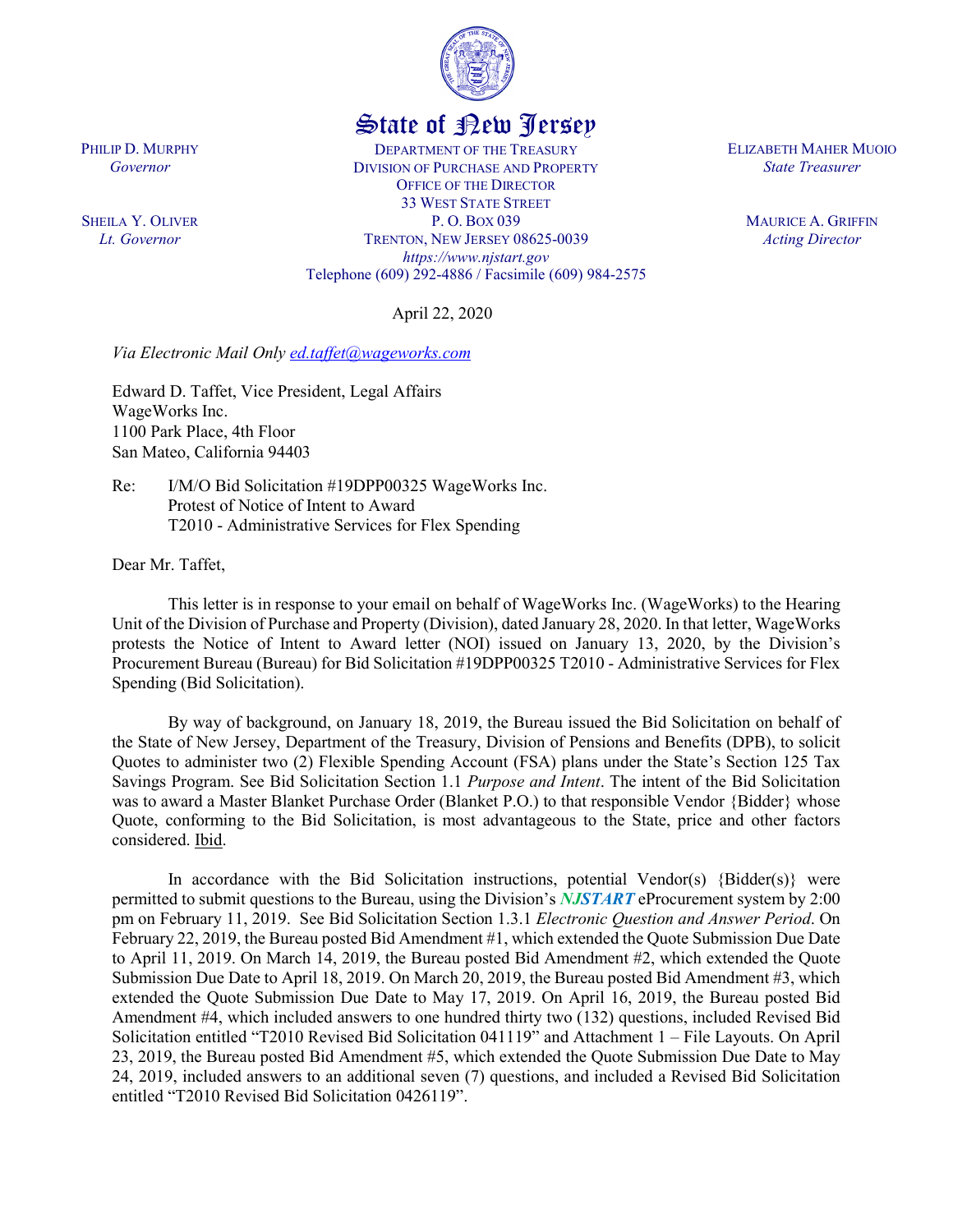On May 24, 2019, the Proposal Review Unit opened five (5) Quotes received by the submission deadline of 2:00 pm EST, from the following Vendors {Bidders}:

- 1. CBIZ Benefits & Insurance Services, Inc. (CBIZ)
- 2. Horizon Healthcare Services, Inc. (Horizon)
- 3. PayFlex Systems USA, Inc. (PayFlex)
- 4. Total Administrative Services Corporation (TASC)
- 5. WageWorks, Inc. (WageWorks)

[See Recommendation Report, pg. 3, Evaluation Report pg. 5.]

After conducting a preliminary review of the Quotes received, the Proposal Review Unit forwarded the Quotes to the Bureau for review and evaluation consistent with the requirements of Bid Solicitation Section 6.7 *Evaluation Criteria*.

On December 24, 2019, the Bureau completed the Recommendation Report which recommended a Blanket P.O. award to Horizon. In part, the Recommendation Report stated that:

> The Evaluation Committee (Committee) has completed its evaluation of the responsive Quotes received and determined that Horizon satisfied all the requirements of the Bid Solicitation and represents the most advantageous offers (sic) to the State, price and other factors considered."

[Recommendation Report, pg. 1.]

With respect to the Quote submitted by WageWorks, the Bureau's Recommendation Report stated that:

> The Bureau found that the Quote submitted by WageWorks was nonresponsive based on a material deviation from the requirements of the Bid Solicitation.

> WageWorks stated that "if the need for such electronic discovery, litigation holds, discovery searches, and expert testimonies is through no fault of WageWorks and requires extensive time and effort, there may be additional fees, which would be mutually agreed upon in advance by both parties" (page 28 of its Quote, WageWorks VOLUME 2 TECHNICAL FINAL). The State cannot agree to pay the Vendor {Contractor} fees for services other than those provided by the Vendor {Contractor} and included in the all-inclusive Section 125 administrative fee as per Section 4.4.5.2 of this Bid Solicitation. The material deviation to the mandatory requirement resulted in the Vendor's {Bidder's} Quote to be deemed nonresponsive.

[See Recommendation Report, pg. 4.]

Accordingly, the Bureau issued the NOI advising all Vendors {Bidders} that it was the State's intent to award the Blanket P.O. to Horizon.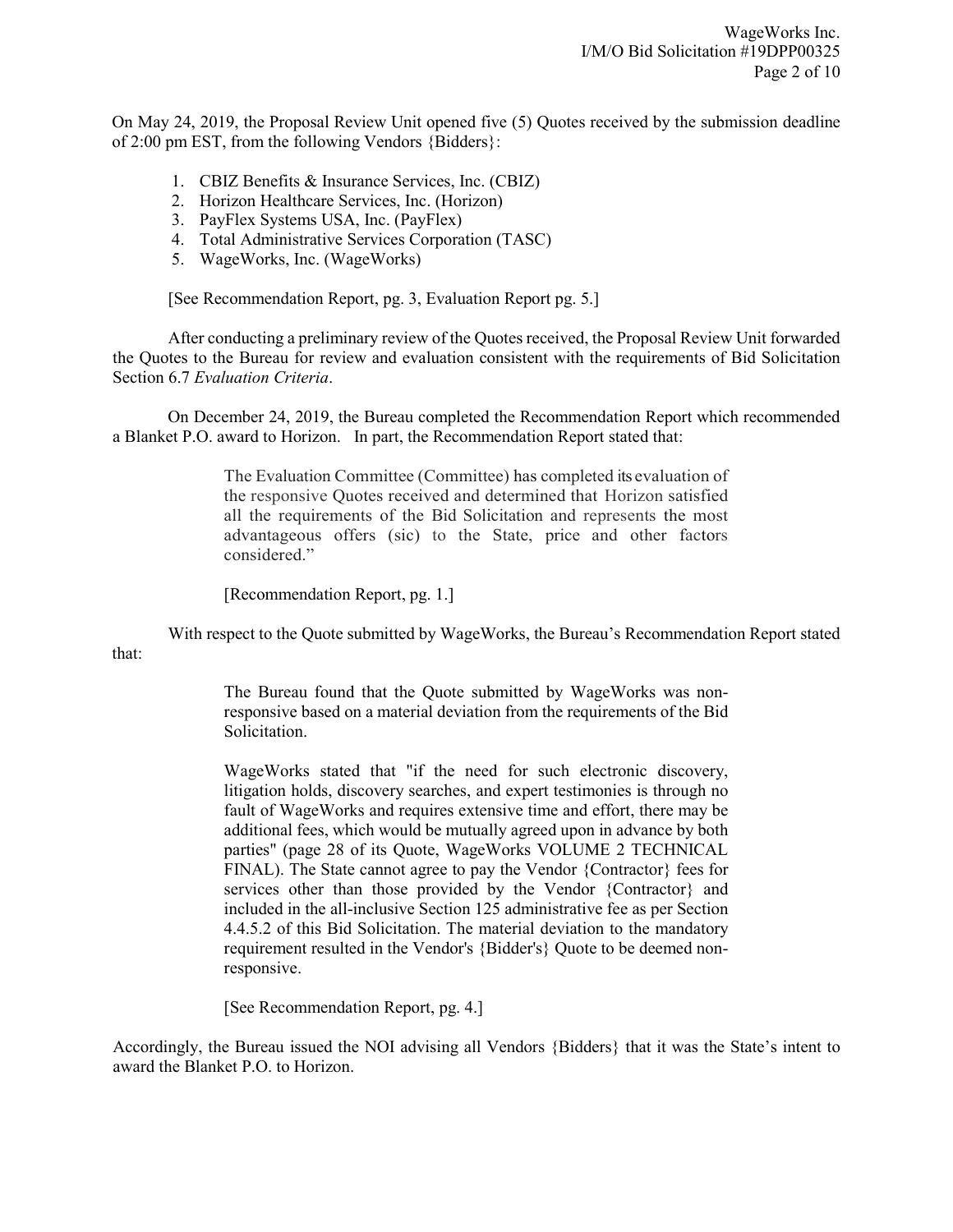On January 28, 2020, WageWorks submitted a protest to the Division's Hearing Unit. By way of summary, in the protest WageWorks' stated that (1) it followed the instructions and completed the Price Sheet as required by the Bid Solicitation; (2) WageWorks did not require the State to agree to pay any other fees for services within the Scope of Work, and therefore, there is no material deviation from requirements of the Bid Solicitation. See WageWorks' January 28, 2020 letter, pg. 5. Additionally, in the protest, WageWorks requests an in-person presentation.

First, with respect to WageWorks' request for an in-person presentation, I note that pursuant to N.J.A.C. 17:12-3.3(e), "[t]he Director has sole discretion to determine if an in-person presentation by the protester is necessary to reach an informed decision on the matter(s) of the protest. In-person presentations are fact-finding for the benefit of the Director." Further, "[i]n cases where no in-person presentation is held, such review of the written record shall, in and of itself, constitute an informal hearing." N.J.A.C. 17:12-3.3(d). In consideration of WageWorks' protest, I have reviewed the record of this procurement, including the Bid Solicitation, the Quotes submitted, the Evaluation Committee report, the Bureau's Recommendation Report, and the relevant statutes, regulations, and case law. The issue(s) raised in WageWorks' protest were sufficiently clear such that a review of the record of this procurement has provided me with the information necessary to determine the facts of this matter and to render an informed final agency decision on the merits of the protest submitted by WageWorks' on the written record. I set forth herein my Final Agency Decision.

Turning to WageWorks substantive protest, as noted above, this Bid Solicitation sought a Vendor {Contractor} to administer the State's two Flexible Spending Accounts under the State's Section 125 Tax Savings Program. Bid Solicitation Section 1.1 *Purpose and Intent*. More specifically, Bid Solicitation Section 3.1 *General Requirements* identified the administrative services to be performed by the Vendor {Contractor} stating:

> The Vendor {Contractor} shall handle the following administrative services:

> A. Processing Enrollments: including providing announcement, enrollment and training materials (see Bid Solicitation Section 3.2.1); B. Payment Card Services (see Bid Solicitation Section 3.2.2); C. Other Required Services: Terminations and election changes (see Bid Solicitation Section 3.2.3); D. Member Correspondence (see Bid Solicitation Section 3.2.3); E. Claims Processing Services (see Bid Solicitation Section 3.2.4); F. Account Maintenance (see Bid Solicitation Section 3.2.5); G. File Exchange (see Bid Solicitation Section 3.2.6); H. End of Year Services (see Bid Solicitation Section 3.2.7); I. Reports (see Bid Solicitation Section 3.2.8); J. Interfaces (see Bid Solicitation Section 3.2.9); and

K. Document Management (see Bid Solicitation Section 3.2.10).

With respect to Document Management, Bid Solicitation Section 3.2.10 noted the following:

The Vendor {Contractor} may perform the following tasks: A. Scan Document – image a document and identify document type;

B. Retrieve Document – for viewing on screen;

C. Annotate Document – with signature or other information;

D. Browse Documents – view documents;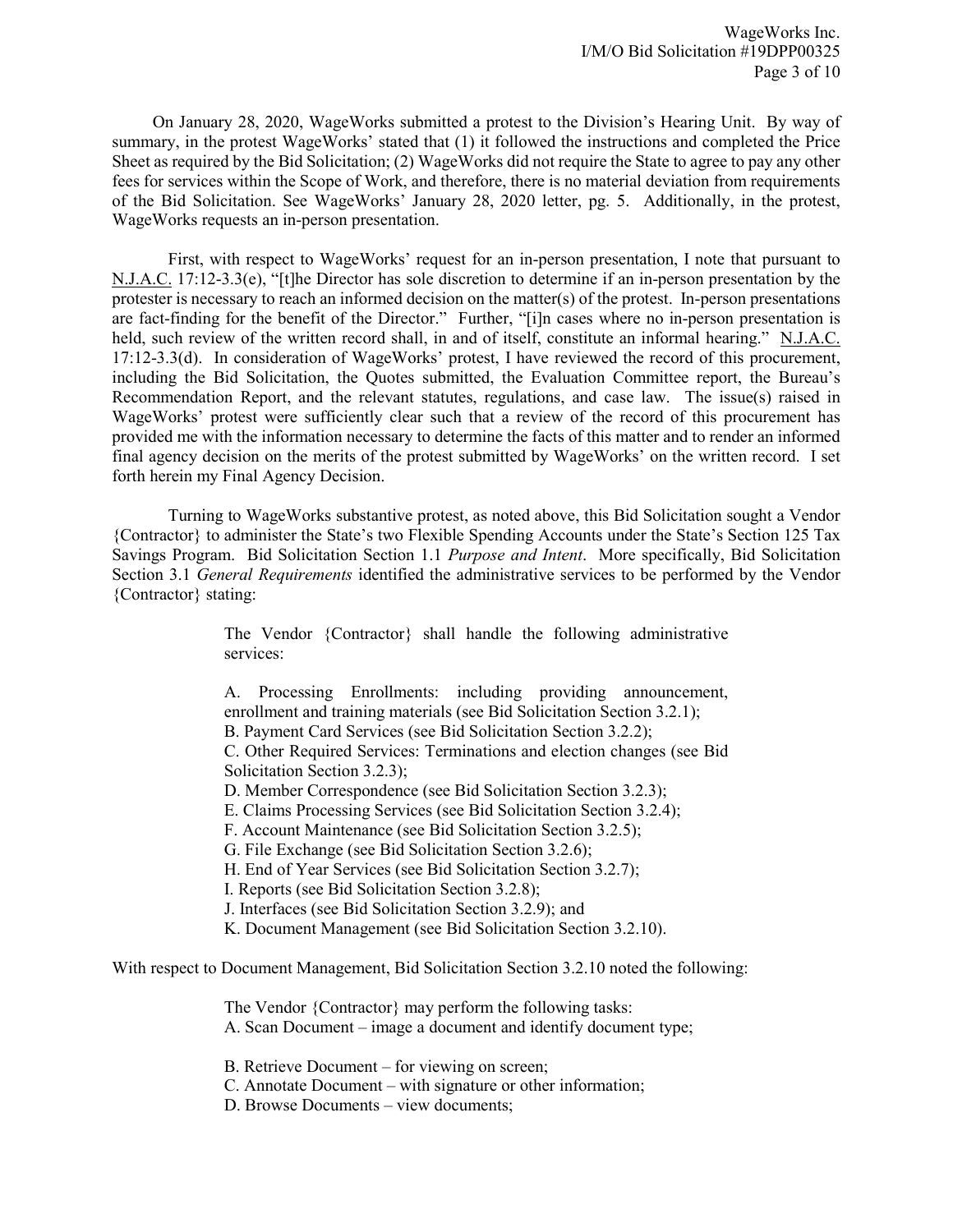E. Document Report – list of documents available;

F. Print Documents – to printer;

G. Send Documents – via email or facsimile;

H. Track Document Version – if the document is updated, all versions will be kept; and

I. Manage Archive and Retention Schedule – determine how and when documents are archived or become unnecessary.

Describe the types of documents to be scanned, the minimum acceptable scanning resolution, where they will be stored and whether they need to be available immediately for retrieval.

Describe how documents will be captured and retrieved and if it will be done centrally or at multiple locations.

Describe whether documents are delivered for scanning, possibly at a later time, or if a customer will be present during the process and requires the original documents to be returned once scanned.

Confirm that any document management process must be able to be certified by the State Records Committee (SRC). Additional information can be found at:<http://www.nj.gov/treasury/revenue/rms/index.shtml>

NOTE: SRC review and approval must be required for document management components in the Bid Solicitation. For more information, refer to Circular Letter 10-02-OMB and the Imaging Certification Process website:

http://www.nj.gov/treasury/revenue/rms/imgcertificationprocess.shtml

Moreover, encompassed within the scope of work for this Bid Solicitation was the requirement that the Vendor {Contractor} have a security plan. In part, Bid Solicitation Section 3.4.1 *Security Plan* required that:

> The Vendor {Contractor} shall disclose to the State a description of their roles and responsibilities related to electronic discovery, litigation holds, discovery searches, and expert testimonies. The Vendor {Contractor} shall disclose it (sic) process for responding to subpoenas, service of process, and other legal requests.

As to the submission requirements imposed on each Vendor {Bidder}, Bid Solicitation Section 4.4.5.2 *State-Supplied Price Sheet Instructions*, required that Vendors {Bidders}, "enter an amount for each price line based on the All-Inclusive Administrative Fee for Each Participating Employee per Month, years one (1) through three (3), or the Quote {Proposal} may be considered non-responsive. Each Vendor {Bidder} is required to hold its prices firm through issuance of Blanket P.O."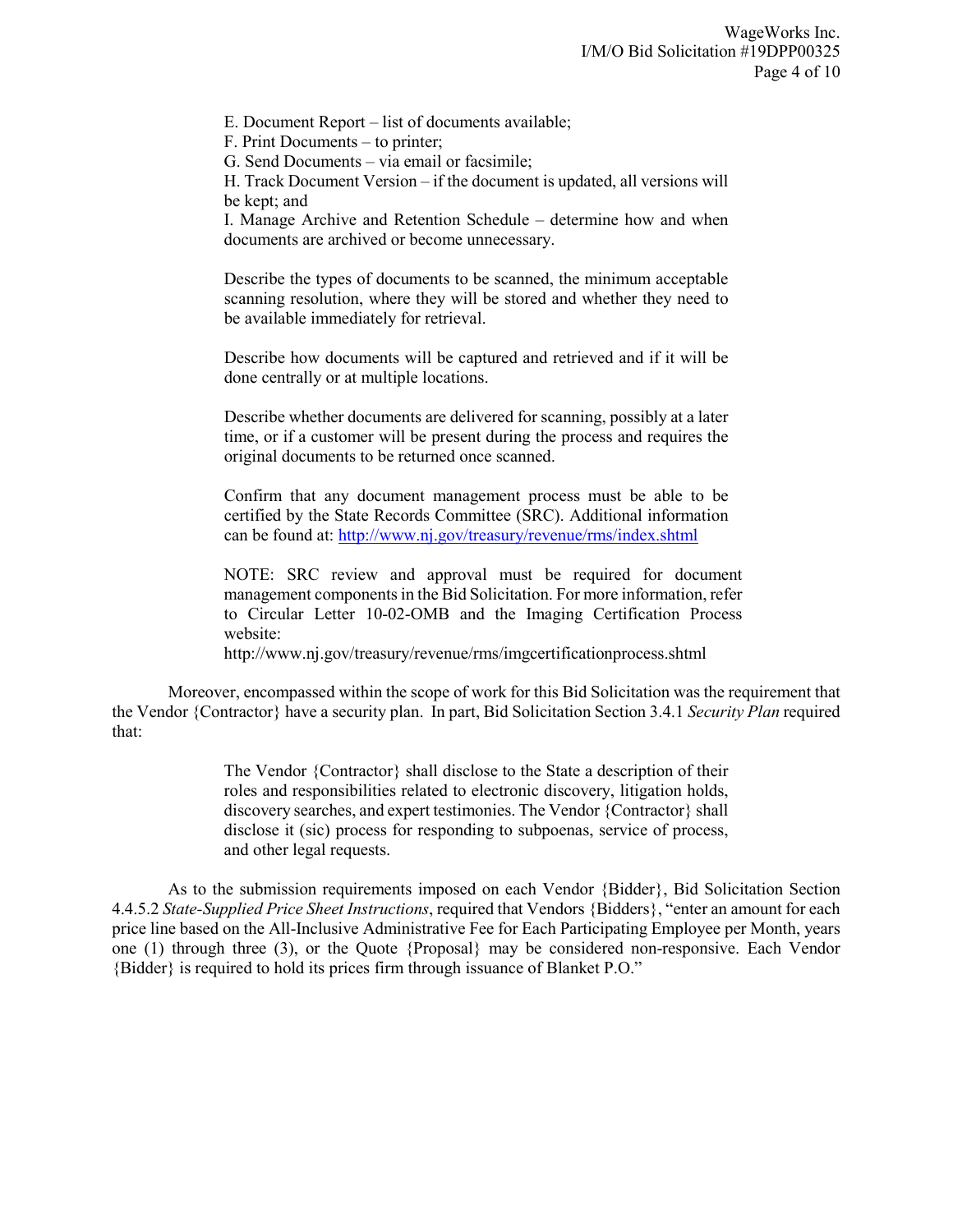| <b>Price Schedule</b><br>Bid Solicitation #19DPP00325 - Administrative Services for Section 125 Flexible<br><b>Spending Accounts</b> |                                                                                                                                                            |                                                                       |  |  |
|--------------------------------------------------------------------------------------------------------------------------------------|------------------------------------------------------------------------------------------------------------------------------------------------------------|-----------------------------------------------------------------------|--|--|
| Vendor {Bidder} Name:                                                                                                                | <b>WageWorks, Inc.</b>                                                                                                                                     |                                                                       |  |  |
| Instructions:                                                                                                                        | Refer to Bid Solicitation Section 4.4.5 for Vendor {Bidder}<br>instructions. The Vendor {Bidder} shall provide pricing in the<br>yellow highlighted cells. |                                                                       |  |  |
| <b>Task Description</b>                                                                                                              | <b>Unit of Measurement</b>                                                                                                                                 | <b>Cost per Individual Participating</b><br><b>Employee per Month</b> |  |  |
| Year 1 - All-Inclusive Section 125<br>Administrative Fee as specified in Bid<br>Solicitation Sections 3.1 - 3.10.                    | Fach                                                                                                                                                       | \$3.35                                                                |  |  |
| Year 2 - All-Inclusive Section 125<br>Administrative Fee as specified in Bid<br>Solicitation Sections 3.1 - 3.10.                    | Fach                                                                                                                                                       | \$3.35                                                                |  |  |
| Year 3 - All-Inclusive Section 125<br>Administrative Fee as specified in Bid<br>Solicitation Sections 3.1 - 3.10.                    | Fach                                                                                                                                                       |                                                                       |  |  |

With its Quote, WageWorks submitted the following Price Sheet:

No other notations or comments were included on the Price Sheet. On July 18, 2019, the Bureau requested a Best and Final Offer (BAFO) from all Vendors {Bidders}. See Evaluation Committee Report, pg. 14. WageWorks submitted the following BAFO response:

| <b>BAFO Price Schedule</b><br>Bid Solicitation #19DPP00325 - Administrative Services for Section 125 Flexible<br><b>Spending Accounts</b> |                                                                                                                                                             |                                                                       |  |
|-------------------------------------------------------------------------------------------------------------------------------------------|-------------------------------------------------------------------------------------------------------------------------------------------------------------|-----------------------------------------------------------------------|--|
| Vendor {Bidder} Name:                                                                                                                     | <b>WageWorks, Inc.</b>                                                                                                                                      |                                                                       |  |
| Instructions:                                                                                                                             | Refer to Bid Solicitation Section 4.4.5 for Vendor {Bidder}<br> instructions. The Vendor {Bidder} shall provide pricing in the<br>yellow highlighted cells. |                                                                       |  |
| <b>Task Description</b>                                                                                                                   | <b>Unit of Measurement</b>                                                                                                                                  | <b>Cost per Individual Participating</b><br><b>Employee per Month</b> |  |
| Year 1 - All-Inclusive Section 125<br>Administrative Fee as specified in Bid<br>Solicitation Sections 3.1 - 3.10.                         | Fach                                                                                                                                                        | \$3.00                                                                |  |
| Year 2 - All-Inclusive Section 125<br>Administrative Fee as specified in Bid<br>Solicitation Sections 3.1 - 3.10.                         | Each                                                                                                                                                        | \$3.00                                                                |  |
| Year 3 - All-Inclusive Section 125<br>Administrative Fee as specified in Bid<br>Solicitation Sections 3.1 - 3.10.                         | Fach                                                                                                                                                        | \$3.00                                                                |  |

Again, no other notations or comments were included on the Price Sheet.

Nothing in the Bureau's record of review indicates that the Price Sheet submitted by WageWorks did not conform to the requirements of the Bid Solicitation Section 4.4.5.2 *State-Supplied Price Sheet Instructions*. The sole issue is whether WageWorks' statement in its technical proposal results in a material pricing deviation.

In order to ensure that Vendor {Contractor} would have a plans in place as required, Bid Solicitation Section 4.4.3.3.4 (C) (8) *Contingency Plan* required that Vendor {Bidder} "provide its draft plan to accomplish all work required by this Blanket P.O." The Contingency Plan shall include: (A) Disaster Recovery Plant; (B) Backup Plan; and, (C) Security Plan. With respect to the draft Security Plan, the Bid Solicitation required: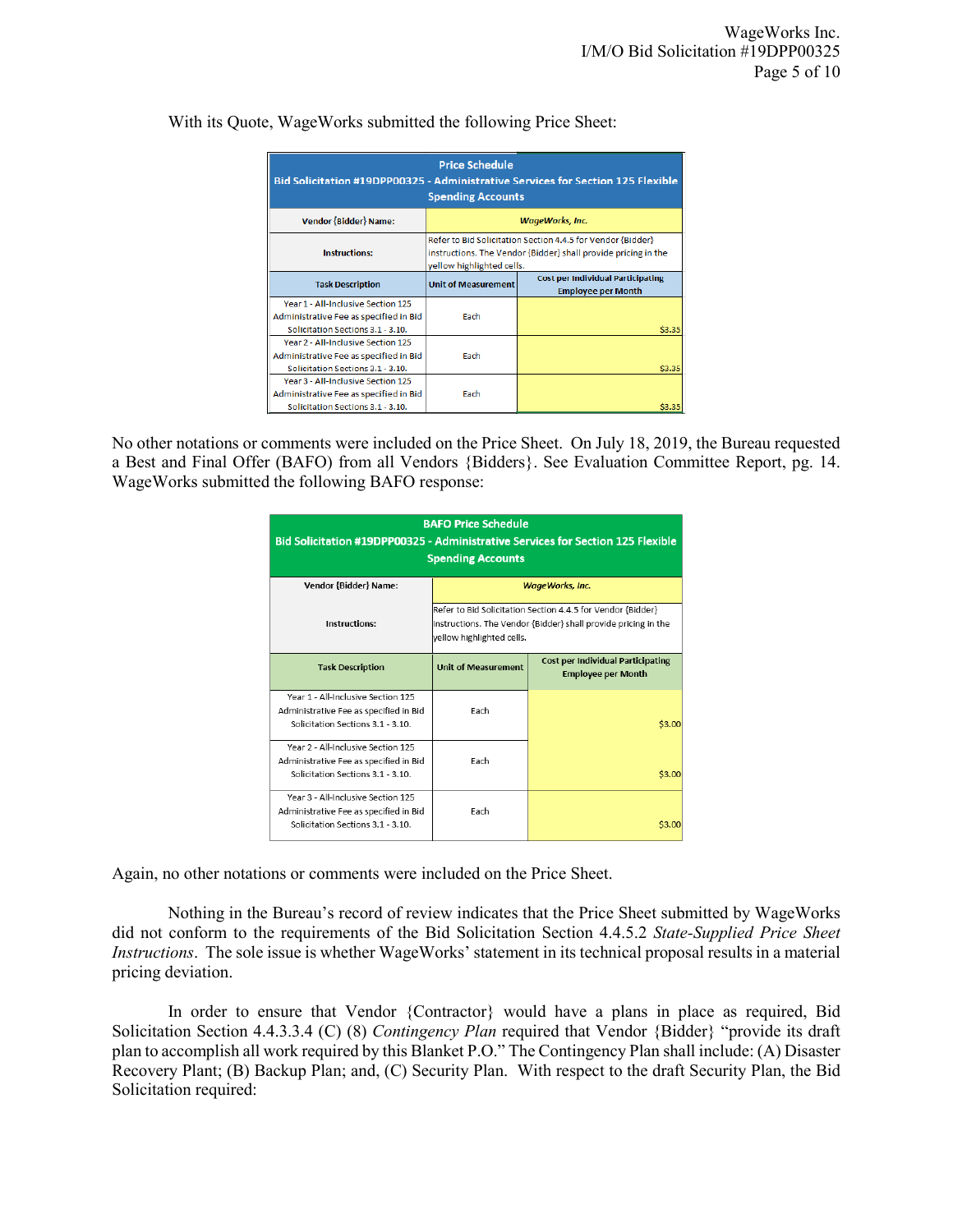The Vendor {Contractor} shall disclose to the State a description of their roles and responsibilities related to electronic discovery, litigation holds, discovery searches, and expert testimonies. The Vendor {Contractor} shall disclose it process for responding to subpoenas, service of process, and other legal requests. $<sup>1</sup>$  $<sup>1</sup>$  $<sup>1</sup>$ </sup>

In its Technical Quote WageWorks' provided a response to each section of Scope of Work, noting the following:



Specifically, in response to Bid Solicitation Section 3.4.1 *Security Plan* WageWorks stated in part:

The Vendor {Contractor} shall disclose to the State a description of their roles and responsibilities related to electronic discovery, litigation holds, discovery searches, and expert testimonies. The Vendor {Contractor} shall disclose it process for responding to subpoenas, service of process, and other legal requests.

The roles and responsibilities of WageWorks related to electronic discovery, litigation holds, discovery searches, and expert testimonies will vary depending on the cause and need for such activities. WageWorks will cooperate with the State of New Jersey subject to any legal restrictions, and all activities will be tailored to the needs of the State of New Jersey. Generally there will be no additional costs or fees for WageWorks to be involved in these matters. If the need for such electronic discovery, litigation holds, discovery searches, and expert testimonies is through no fault of WageWorks and requires extensive time and effort, there may be additional fees, which would be mutually agreed upon in advance by both parties. The process for responding to subpoenas, service of process, and other legal requests is handled by the WageWorks General Counsel's office. WageWorks has controls in place whereby the State of New Jersey will be timely notified of any such subpoenas, service of process, and other legal requests. WageWorks will work with the State to timely respond (including appropriate objections) to any such subpoenas, service of process, and other legal requests. Please understand that in connection with all of the aforementioned activities, WageWorks does not act as legal counsel for the State of New Jersey.

[WageWorks Quote, Volume 2, Technical Quote, p. 28, emphasis added.]

l

Based on the statement highlighted above, the Bureau determined that WageWorks' Quote was non-responsive to the requirements of the Bid Solicitation. The Bureau noted that the "State cannot agree to pay the Vendor {Contractor} fees for services other than those provided by the Vendor {Contractor} and included in the all-inclusive Section 125 administrative fee as per Section 4.4.5.2 of this Bid Solicitation.

<span id="page-5-0"></span><sup>1</sup> Despite the fact that Bid Solicitation Section 4.4.3.3.4 (C) (8) *Contingency Plan* used the term Vendor {Contractor} rather than Vendor {Bidder}, Section 4 of the Bid Solicitation is entitled "Quote Preparation and Submission" and identifies those requirements of the Vendor {Bidder} in preparing and submitting it Quotes. I note that the introductory sentence to Bid Solicitation Section 4.4.3.3.4 appropriately stated "Vendor {Bidder}".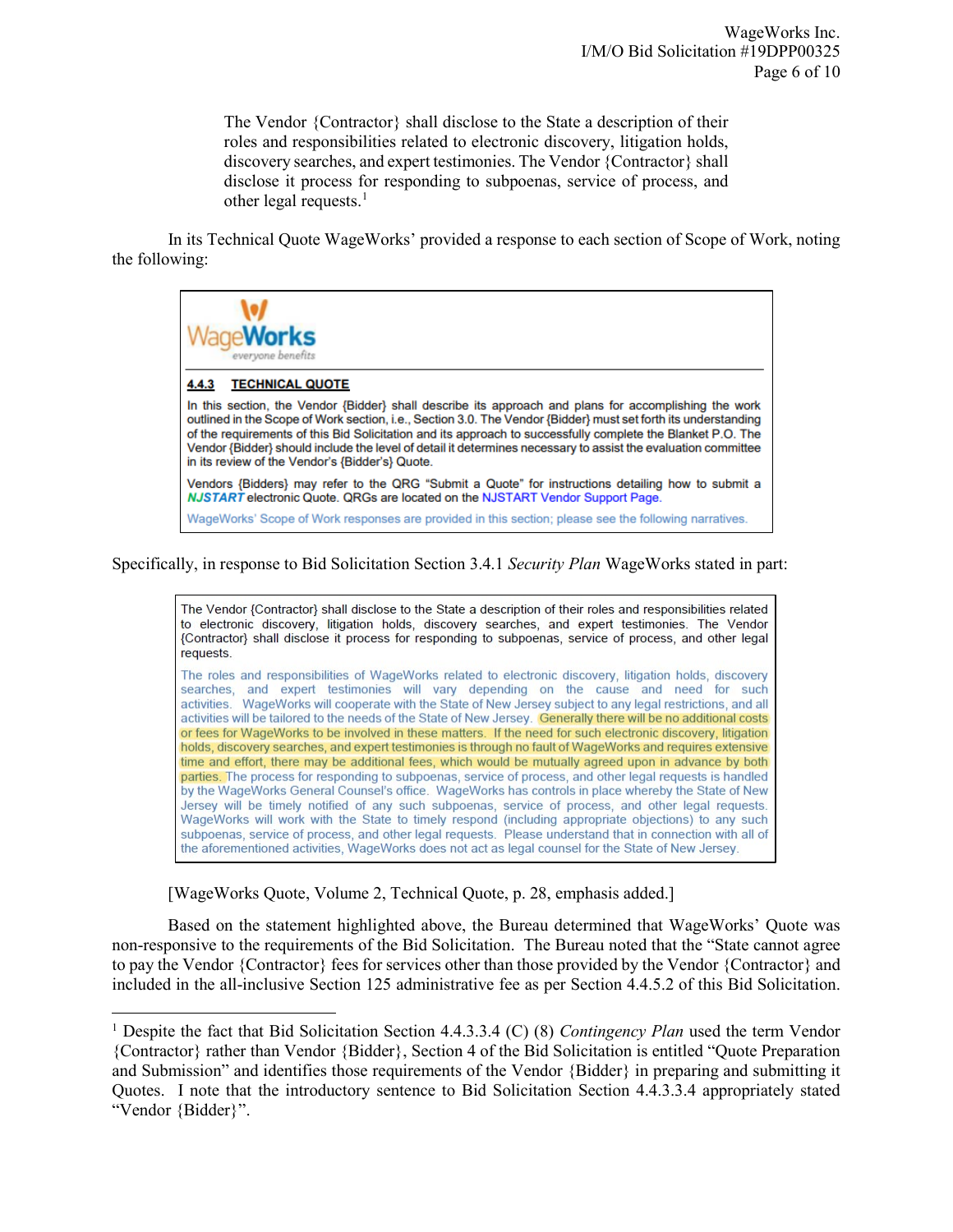The material deviation to the mandatory requirement resulted in the Vendor's {Bidder's} Quote to be deemed non-responsive."[2](#page-6-0) See, Bureau's Recommendation Report, p. 4. The Bureau's review and analysis of WageWorks response reveals that there was a deviation from the requirements of the Bid Solicitation. WageWorks disputes that this response was a material deviation.

In order for WageWorks' Quote to be considered responsive, WageWorks response to the Bid Solicitation Section 3.4.1 would have to be a minor irregularity. Minor irregularities can be waived pursuant to the authority vested in N.J.A.C. 17:12-2.7(d) and Bid Solicitation Section 6.1 *Right to Waive.* It is firmly established in New Jersey that material conditions contained in bidding specifications may not be waived. Twp. of Hillside v. Sternin*,* 25 N.J. 317, 324 (1957). In Meadowbrook Carting Co. v. Borough of Island Heights, 138 N.J. 307, 315 (1994), the New Jersey Supreme Court adopted the test set forth by the court in Twp. of River Vale v. Longo Constr. Co. for determining materiality. 127 N.J. Super. 207 (Law Div. 1974). "In River Vale, Judge Pressler declared that after identifying the existence of a deviation, the issue is whether a specific non-compliance constitutes a substantial [material] and hence non-waivable irregularity." In re Protest of the Award of the On-Line Games Prod. and Operation Servs. Contract, Bid No. 95-X-20175, 279 N.J. Super. 566, 594 (App. Div. 1995), citing, River Vale, supra, 127 N.J. at 216. The River Vale court set forth a two-part test for determining whether a deviation is material:

> First, whether the effect of a waiver would be to deprive the [government entity] of its assurance that the contract will be entered into, performed and guaranteed according to its specified requirements, and second, whether it is of such a nature that its waiver would adversely affect competitive bidding by placing a bidder in a position of advantage over other bidders or by otherwise undermining the necessary common standard of competition.

[River Vale, supra, 127 N.J. at 216.]

In, In re Jasper Seating, 406 N.J. Super. 213, 225-26, the Appellate Court concluded that a Bidder's price quotation was materially defective and thus unresponsive. In that case,

> the RFP contained two express and material provisions regarding pricing. Addendum No. 1 amended Section 3.20.2 as follows: '[T]he price list submitted must remain firm for the first 18 months of the contract.' Addendum No. 2 amended section 4.4.7.4 as follows: '[T]he price list submitted must not contain any sticker increases.' Interpreting this language by its plain meaning, the Division explicitly informed bidders that there must be no ambiguity in bids concerning pricing for the life of the contract. Hence, price lists submitted could contain no sticker increases.

[**Id.** at 224.]

l

The Appellate Court evaluated the Bidder's proposal under the materiality test and concluded that "a deviation in [the] plaintiff's bids due to its inclusion of price escalation stickers . . . ." Id. at 225. The plaintiff argued that the deviation allegedly caused by the price stickers displayed on its catalog should have been waived. However, the Acting Director of the Division of Purchase and Property disagreed, and determined that the plaintiff's bid was non-conforming. Id. The Appellate Division upheld that finding and concluded

<span id="page-6-0"></span><sup>&</sup>lt;sup>2</sup> There were no questions asked regarding this requirement of the Bid Solicitation during the Question and Answer Period.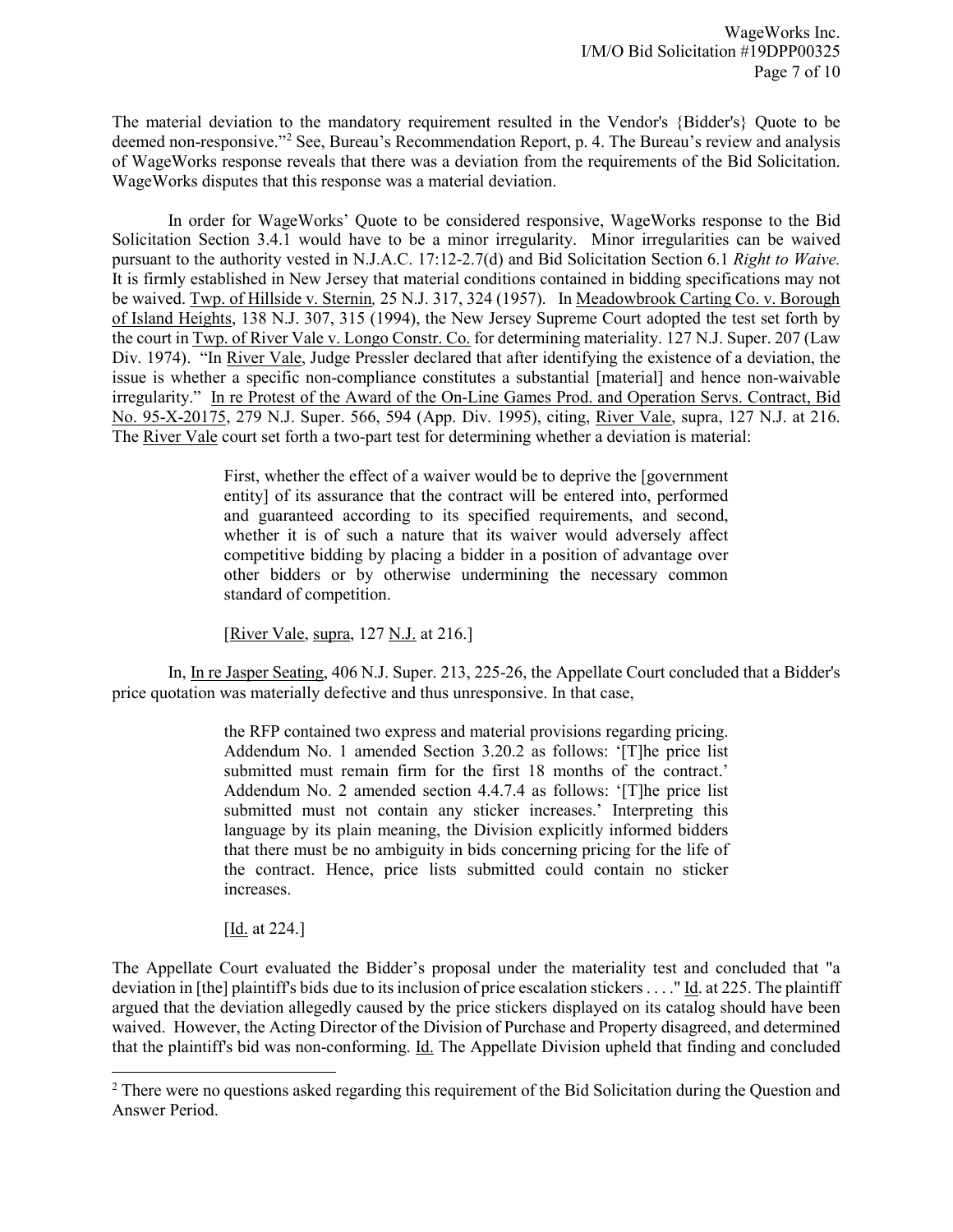that a waiver of such a deviation would fail the materiality test. Id. Applying the River Vale test, the Appellate Division held that

> First, a waiver would deprive the State of its assurance that the contract will be entered into, performed and guaranteed according to its specified requirements... [Because] [t]he RFP specified that the pricing was to remain firm for the life of the contract. Second, a waiver "would adversely affect competitive bidding by placing a bidder in a position of advantage over other bidders or by otherwise undermining the necessary common standard of competition." [A]llowing Jasper to choose one of the two interpretations of its pricing, one with the price increase and one without, after all of the bids are opened, would give it an unfair advantage over the other bidders.

[Id. at 225-226.]

In, In re Motor Vehicle Comm'n Surcharge Sys. Accounting & Billing Servs., 2018 N.J. Super. Unpub. LEXIS 285, \*7, 2018 WL 766856, the indented awardee, MSB, included a lengthy footnote on its pricing sheet, which stated:

> Price does not include a surcharge partial payment processing fee per payment processed and electronic payment (ACH and credit card) convenience fee *which is paid by constituent* at time payment is tendered. Both the installment payment fee and convenience fee *can be negotiated with the State and are necessary components to maintain the pricing* shown in cell C7[.]

[Emphasis added.]

The Appellate Division concurred with the challenger to the intended award stating that "MSB's original pricing submission materially deviated from the requirements of this RFP [because] pricing sheet failed to specify that printing and postage costs were to be absorbed by MSB within its contingency fee compensation, and that MSB was not expecting to be paid for those extra costs, either by the motorists remitting the surcharges or by the State." Id. at \*26. Additionally, the Appellate Division held that it "was clearly a material deviation from the RFP's requirement for bids to set forth the full price to be charged by the contract recipient. Undoubtedly, in declaring on the pricing sheet that the transactional costs were subject to future "negotiations" with the State and are "necessary" components to the pricing, MSB was looking to be paid more for its services than only the respective 4.35% and 10.0% contingent fee percentages reflected on the spreadsheet. Id. at \*26-27.

The record reveals that, unlike in In re Jasper Seating and In re Motor Vehicle Comm'n Surcharge Sys. Accounting & Billing Servs., WageWorks' Price Sheet and BAFO did not include any notes or additional information on the offered pricing. WageWorks indicated on the Price Sheet submitted with its Quote, that All-Inclusive Section 125 Administrative Fee as specified in Bid Solicitation Section 3.1-3.10 is a flat fee throughout Years 1-3. The only discrepancy in WageWorks' Quote is between the submitted Price Sheet, the subsequently submitted BAFO, and WageWorks' statement in Section 3.4.1 that "[i]f the need for such electronic discovery, litigation holds, discovery searches, and expert testimonies is through no fault of WageWorks and requires extensive time and effort, **there may be additional fees, which would be mutually agreed upon in advance by both parties**." (Emphasis added.)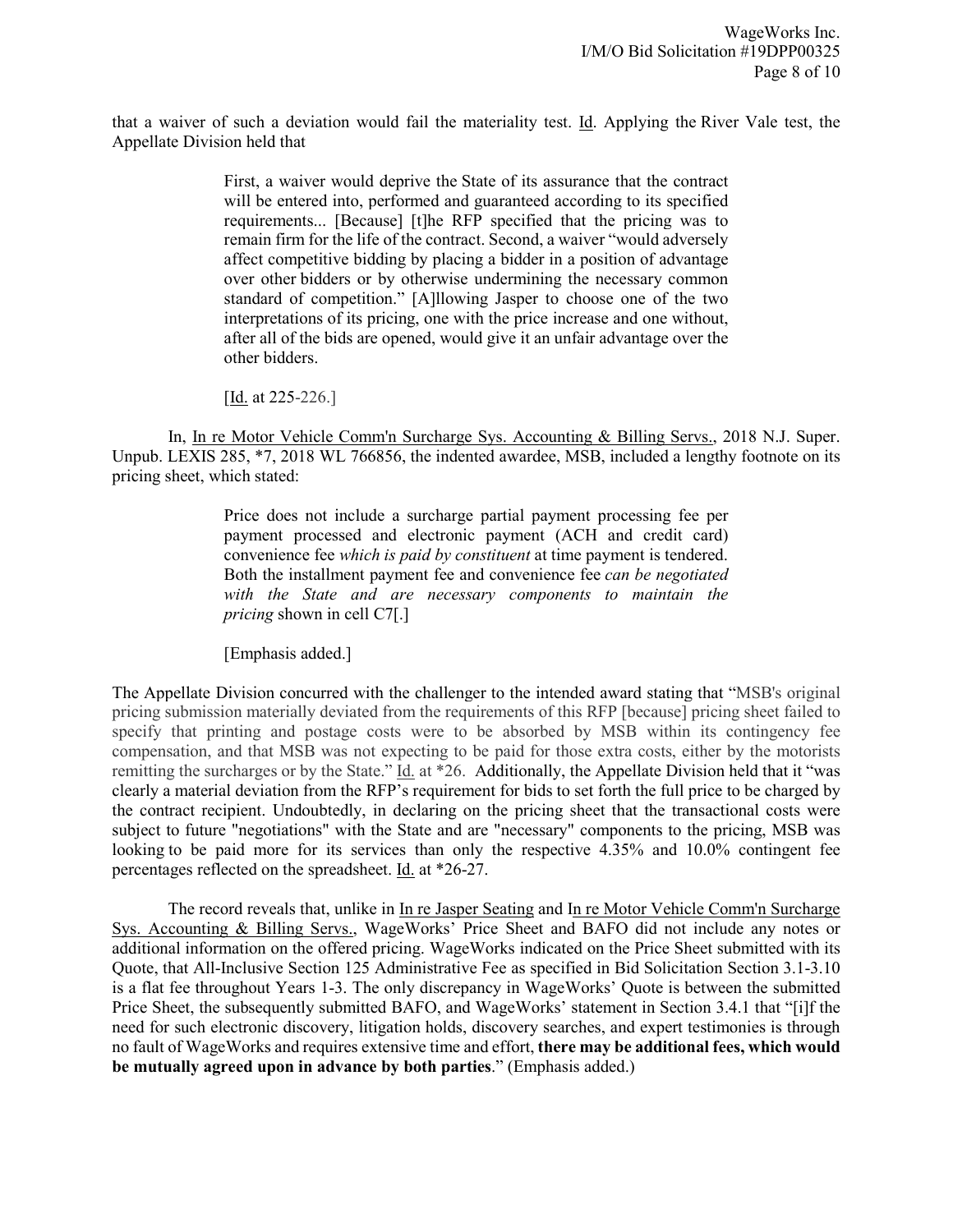In its January 28, 2020 protest letter, WageWorks stated that it "entered an amount for each price line based on the All-Inclusive Administrative Fee for Each Participating Employee per Month, for years one through three. Based on the instructions, WageWorks was not requested (or permitted) to (i) modify this form to reflect any costs other than Administrative Fees or (ii) include costs for services outside the Scope of Work." (See January 28, 2020 Protest Letter, pg. 2-3). Additionally, throughout its protest letter, WageWorks states that:

> Based on WageWorks' response, it described its roles and responsibilities and disclosed to the State there will be no additional costs or fees for WageWorks to be involved in these types of services ("Legal Services"). In an effort to be complete and thorough, WageWorks further indicated if the need for such Legal Services is required through no fault of WageWorks and requires extensive time and effort (by WageWorks), there may be additional fees, which would be mutually agreed upon in advance by both parties. Without explicitly stating it, these Legal Services, **if required through no fault of WageWorks**, are clearly outside the Scope of Work. As such, the fees quoted on the Price Sheet reflected **all** fees for services that fall within the Scope of Work, and there is no material deviation from requirements of the Bid Solicitation.

. . .

The cost of all Legal Services to be performed within the Scope of Work are included in the all-inclusive Administration Fee for each participating employee per month – exactly as required by the Bid Solicitation.

[Id. at 3. Emphasis in the original.]

At the same time WageWorks explains in its protest letter that "[i]f the need for Legal Services were caused through no fault of WageWorks (**i.e. through the fault of the State of New Jersey**), it would clearly be outside the Scope of Work and should not be included in the Price Sheet. Under these circumstances (Legal Service falling outside the Scope of Work) WageWorks indicated there may be additional fees, which would need to first be agreed to in advance by both parties." Id. at 4. Emphasis added.

This statement, combined with the WageWorks' response to Bid Solicitation Section 3.4.1 in its Quote, suggests that WageWorks' interprets the requirements of Section 3.4.1 to mean that only the discovery that is required through the fault of WageWorks is within the Scope of Work of the Bid Solicitation. This interpretation of the Bid Solicitation Section 3.4.1 is incorrect. Section 3.4.1 states that "[t]he Vendor {Contractor} shall disclose to the State a description of their roles and responsibilities **related to electronic discovery, litigation holds, discovery searches, and expert testimonies**. The Vendor {Contractor} shall disclose it process for responding to subpoenas, service of process, and other legal requests." Emphasis added. Therefore, Section 3.4.1 is intended to cover any and all discovery, related to the subject matter of the Bid Specification that the State may need WageWorks to assist with during the course of the contract, regardless of why the need for the electronic discovery, litigation holds, discovery searches, and expert testimonies arose. Accordingly, WageWorks', in submitting its Quote pricing, should have contemplated and submitted its Quote pricing accounting for any scenario wherein it may be called upon to assist the State with electronic discovery, litigation holds, discovery searches, and expert testimony, regardless of fault.

"Requiring adherence to material specifications maintains a level playing field for all bidders competing for a public contract." Barrick v. State, 218 N.J. 247, 259 (2014). Because the requirements of Bid Solicitation Section 3.4.1 are equally applicable to all Vendors {Bidders} who submitted Quotes in